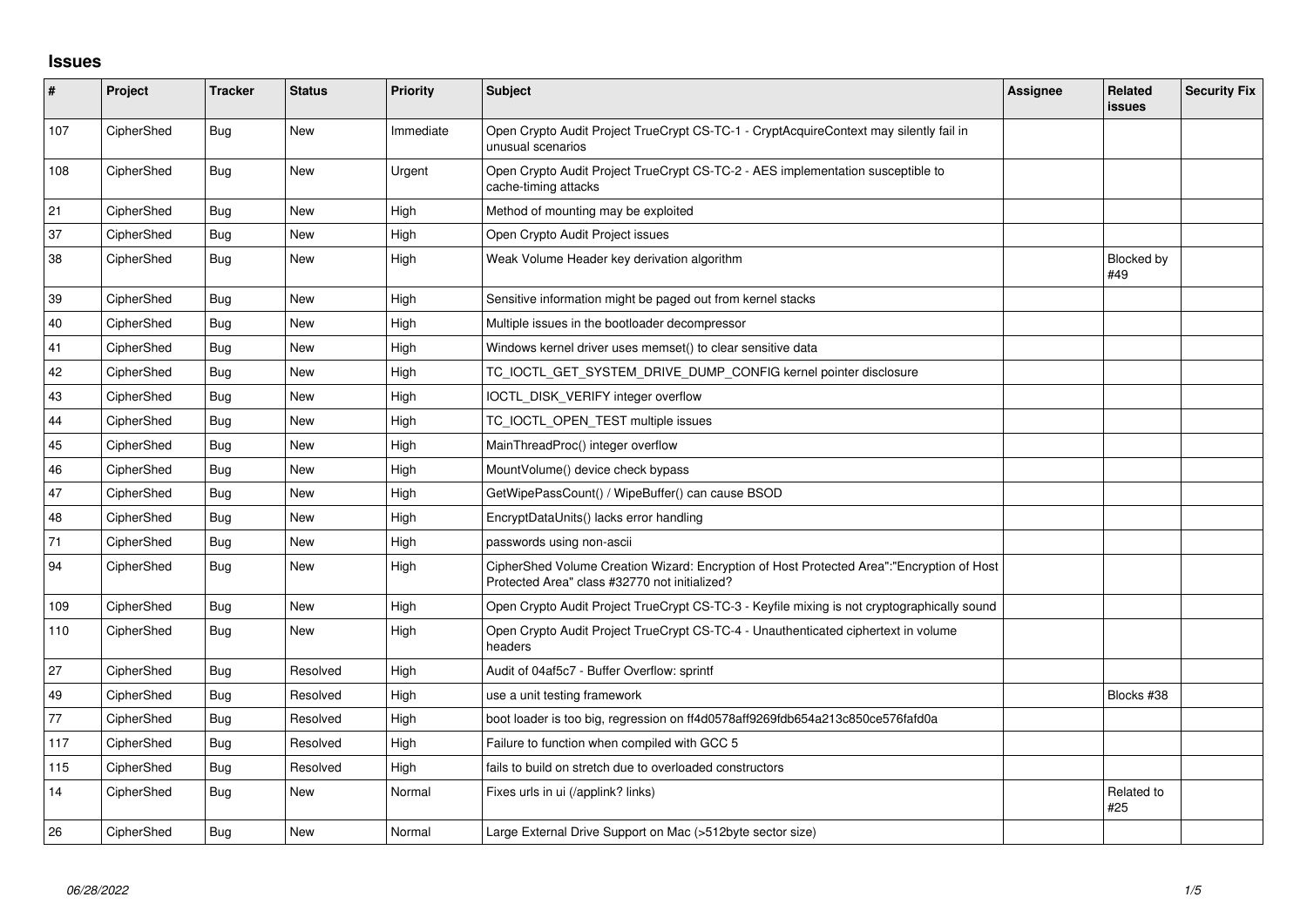| #   | Project    | <b>Tracker</b> | <b>Status</b> | Priority | Subject                                                                                                  | Assignee | Related<br>issues | <b>Security Fix</b> |
|-----|------------|----------------|---------------|----------|----------------------------------------------------------------------------------------------------------|----------|-------------------|---------------------|
| 63  | CipherShed | Bug            | <b>New</b>    | Normal   | 64 bit gui on 64 bit systems                                                                             |          | Related to<br>#65 |                     |
| 72  | CipherShed | Bug            | New           | Normal   | The installation fails, but a message (from windows?) says it succeeds and asks if you want<br>to reboot |          |                   |                     |
| 73  | CipherShed | <b>Bug</b>     | New           | Normal   | Truecrypt icon showing in taskbar                                                                        |          |                   |                     |
| 74  | CipherShed | <b>Bug</b>     | New           | Normal   | Hardcoded Build date in Help->About window                                                               |          |                   |                     |
| 76  | CipherShed | <b>Bug</b>     | New           | Normal   | MakeSelfExtractingPackage used in CI cannot have dialog boxes                                            |          |                   |                     |
| 78  | CipherShed | Bug            | New           | Normal   | update the ciphershed.org website, automatically                                                         |          |                   |                     |
| 83  | CipherShed | <b>Bug</b>     | New           | Normal   | deduplicate file names                                                                                   |          |                   |                     |
| 84  | CipherShed | <b>Bug</b>     | New           | Normal   | wcsncpy is subject to buffer overflow                                                                    |          |                   |                     |
| 85  | CipherShed | Bug            | New           | Normal   | Digcode.c is 9917 lines long, split it up                                                                |          |                   |                     |
| 88  | CipherShed | <b>Bug</b>     | New           | Normal   | smart card support for containers                                                                        |          |                   |                     |
| 95  | CipherShed | <b>Bug</b>     | New           | Normal   | Platform/SystemException.h and Common/Exception.h define the same class/struct                           |          |                   |                     |
| 116 | CipherShed | <b>Bug</b>     | New           | Normal   | create an option for private/global volume mounting                                                      |          |                   |                     |
| 118 | CipherShed | <b>Bug</b>     | New           | Normal   | upgrading truecrpyt fails if truecrypt is pinned to the taskbar                                          |          |                   |                     |
| 123 | CipherShed | Bug            | New           | Normal   | losetup anomaly with OpenSUSE 13.1                                                                       |          |                   |                     |
| 30  | CipherShed | Bug            | Resolved      | Normal   | Allowed character description is wrong                                                                   |          | Related to<br>#31 |                     |
| 28  | CipherShed | Bug            | Resolved      | Normal   | Audit of 04af5c7 - Buffer Overflow: strcat                                                               |          |                   |                     |
| 86  | CipherShed | <b>Bug</b>     | Resolved      | Normal   | Make ciphershed window titlebars different                                                               |          |                   |                     |
| 101 | CipherShed | <b>Bug</b>     | Resolved      | Normal   | boot loader password prompt takes 100% cpu in VM                                                         |          |                   |                     |
| 112 | CipherShed | <b>Bug</b>     | Resolved      | Normal   | uninstall on windows does not list version info                                                          |          |                   |                     |
| 113 | CipherShed | <b>Bug</b>     | Resolved      | Normal   | remove the donate screen from the installer                                                              |          |                   |                     |
| 125 | CipherShed | Bug            | Resolved      | Normal   | Makefile for bootloader fails on case sensitive filesystem                                               |          |                   |                     |
| 126 | CipherShed | <b>Bug</b>     | Resolved      | Normal   | VS launcher breaks if using multiple VS and the default is not the one for CS                            |          |                   |                     |
| 56  | CipherShed | Bug            | New           | Low      | FreeBSD support                                                                                          |          |                   |                     |
| 59  | CipherShed | <b>Bug</b>     | New           | Low      | optimized rescue disk                                                                                    |          | Related to<br>#52 |                     |
| 80  | CipherShed | <b>Bug</b>     | New           | Low      | TEST CASE: ubuntu 14 GUI install                                                                         |          |                   |                     |
| 105 | CipherShed | Bug            | Resolved      | Low      | Debian Jessie Complication Error: wx3.0                                                                  |          |                   |                     |
| 104 | CipherShed | Bug            | Resolved      | Low      | wxgtk 2.9, CommandLineInterface, ambiguous overloaded function calls                                     |          |                   |                     |
| 35  | CipherShed | Feature        | Resolved      | High     | use Doxygen                                                                                              |          |                   |                     |
| 32  | CipherShed | Feature        | New           | Normal   | truecrypt.ch ideas thread                                                                                |          |                   |                     |
| 33  | CipherShed | Feature        | New           | Normal   | windows comamnd line volume creation                                                                     |          |                   |                     |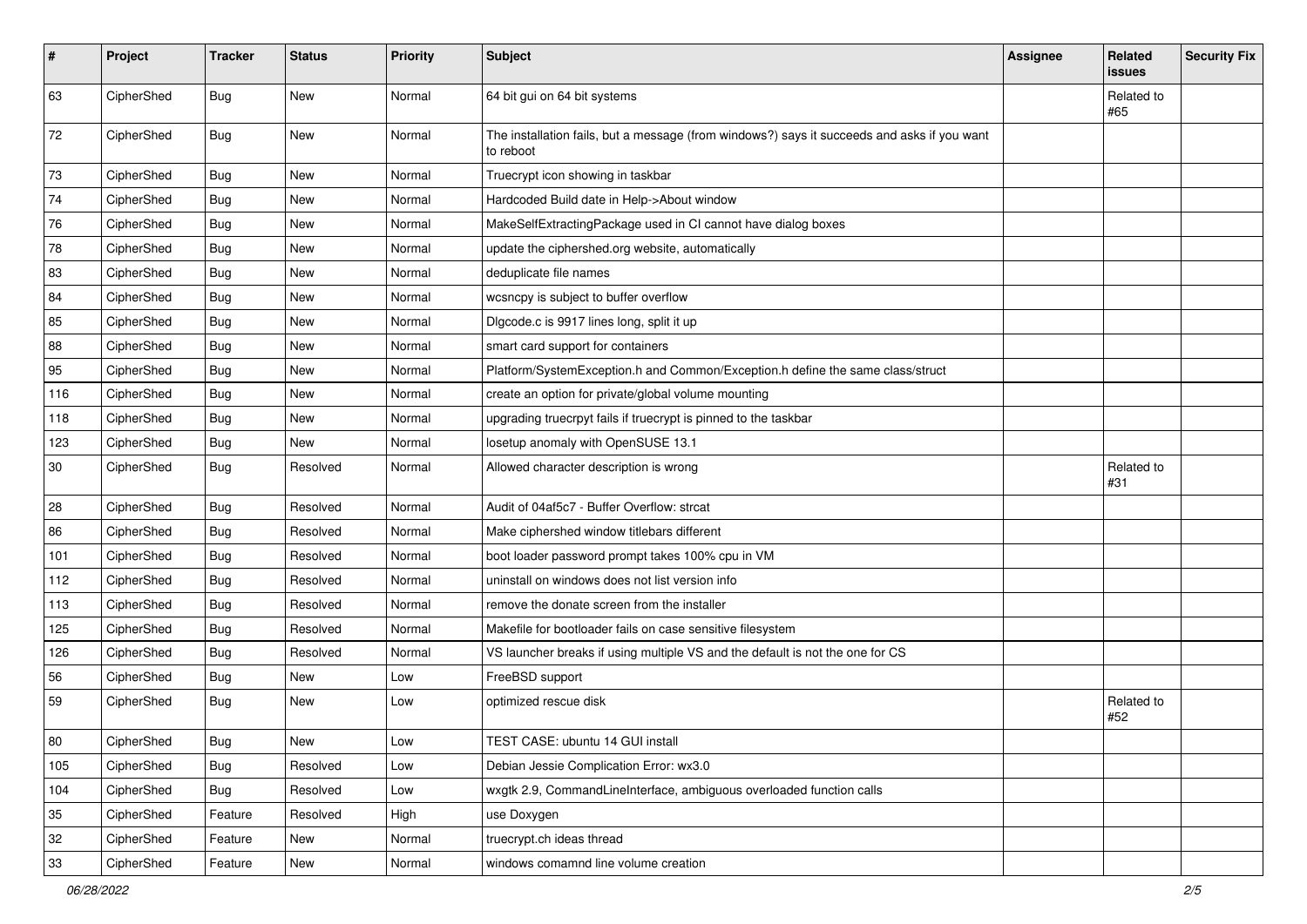| $\vert$ # | Project    | <b>Tracker</b> | <b>Status</b> | <b>Priority</b> | <b>Subject</b>                                                                                | Assignee | <b>Related</b><br><b>issues</b> | <b>Security Fix</b> |
|-----------|------------|----------------|---------------|-----------------|-----------------------------------------------------------------------------------------------|----------|---------------------------------|---------------------|
| 34        | CipherShed | Feature        | New           | Normal          | windows mount point support                                                                   |          | Related to<br>#60               |                     |
| 36        | CipherShed | Feature        | <b>New</b>    | Normal          | support multiple actors to open an encrypted volume                                           |          |                                 |                     |
| 50        | CipherShed | Feature        | New           | Normal          | Linux FDE                                                                                     |          | Related to<br>#5                |                     |
| 57        | CipherShed | Feature        | <b>New</b>    | Normal          | Skein support                                                                                 |          |                                 |                     |
| 60        | CipherShed | Feature        | New           | Normal          | Enhanced UX - shell extension for container management                                        |          | Related to<br>#34               |                     |
| 61        | CipherShed | Feature        | <b>New</b>    | Normal          | optionally support TPM                                                                        |          |                                 |                     |
| 62        | CipherShed | Feature        | <b>New</b>    | Normal          | Administrative Configuration for Enterprise IT                                                |          |                                 |                     |
| 65        | CipherShed | Feature        | <b>New</b>    | Normal          | pure 64 bit version for windows                                                               |          | Related to<br>#63               |                     |
| 66        | CipherShed | Feature        | <b>New</b>    | Normal          | provide robust API for usermode interaction with kernel driver                                |          |                                 |                     |
| 67        | CipherShed | Feature        | <b>New</b>    | Normal          | print a backup                                                                                |          |                                 |                     |
| 70        | CipherShed | Feature        | <b>New</b>    | Normal          | track git info in build                                                                       |          |                                 |                     |
| 81        | CipherShed | Feature        | <b>New</b>    | Normal          | Decrypt System drive via commandline                                                          |          |                                 |                     |
| 82        | CipherShed | Feature        | <b>New</b>    | Normal          | add sparse file detection to non-windows versions                                             |          |                                 |                     |
| 89        | CipherShed | Feature        | <b>New</b>    | Normal          | Support the Common Criteria Collaborative Protection Profile for Full Disk Encryption         |          |                                 |                     |
| 90        | CipherShed | Feature        | <b>New</b>    | Normal          | cipher setting preference file                                                                |          |                                 |                     |
| 91        | CipherShed | Feature        | <b>New</b>    | Normal          | use linked libraries in kernel driver to isolate logical units and later support plugins      |          |                                 |                     |
| 92        | CipherShed | Feature        | <b>New</b>    | Normal          | allow change of cipher/key on encrypted container without decrypting                          |          |                                 |                     |
| 93        | CipherShed | Feature        | <b>New</b>    | Normal          | support "quick" encrypt for new media (especially flash/SSD)                                  |          |                                 |                     |
| 96        | CipherShed | Feature        | <b>New</b>    | Normal          | installer to incorporate a post-installation quick-start wizard                               |          |                                 |                     |
| 102       | CipherShed | Feature        | <b>New</b>    | Normal          | support for serial console in bootloader                                                      |          |                                 |                     |
| 99        | CipherShed | Feature        | <b>New</b>    | Normal          | Suggestion 3-Separate required and optional input parameters                                  |          |                                 |                     |
| 100       | CipherShed | Feature        | <b>New</b>    | Normal          | Suggestion 4—Display the consequences of an action immediately (Immediacy of<br>consequences) |          |                                 |                     |
| 121       | CipherShed | Feature        | <b>New</b>    | Normal          | Support "not" burning CD on encrypting disk operation                                         |          | Related to<br>#68               |                     |
| 122       | CipherShed | Feature        | <b>New</b>    | Normal          | support key escrow                                                                            |          | Related to<br>#68               |                     |
| 124       | CipherShed | Feature        | <b>New</b>    | Normal          | investigate switch to FUDforum from phpBB                                                     |          |                                 |                     |
| 10        | CipherShed | Feature        | <b>New</b>    | Low             | Two-factor Pre-boot-authentication with USB stick and Password                                |          |                                 |                     |
| 11        | CipherShed | Feature        | <b>New</b>    | Low             | Cipher set enablement                                                                         |          |                                 |                     |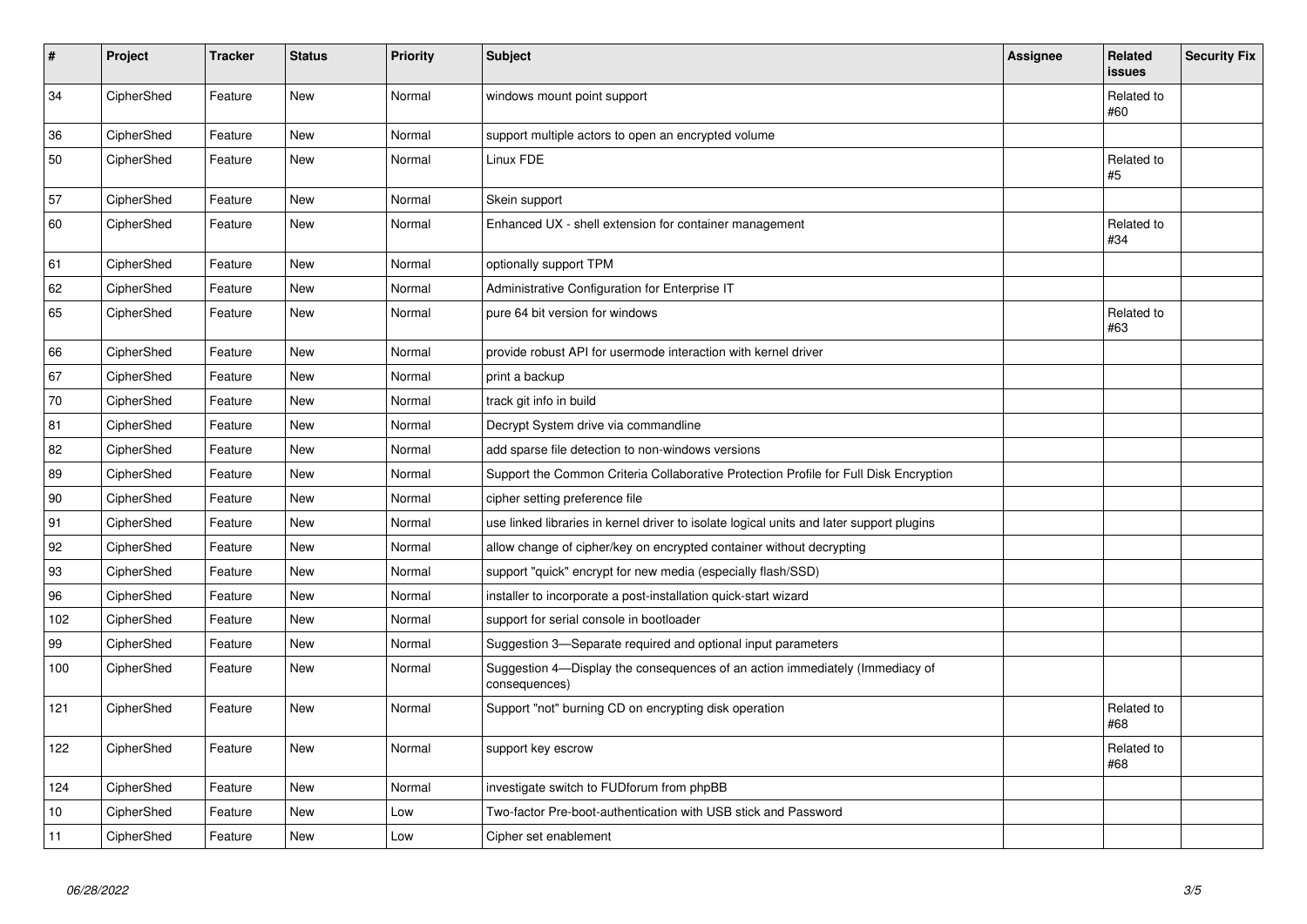| $\vert$ #      | Project    | <b>Tracker</b> | <b>Status</b> | <b>Priority</b> | <b>Subject</b>                                                      | Assignee        | <b>Related</b><br>issues                                  | <b>Security Fix</b> |
|----------------|------------|----------------|---------------|-----------------|---------------------------------------------------------------------|-----------------|-----------------------------------------------------------|---------------------|
| 52             | CipherShed | Feature        | New           | Low             | recovery utility & tools                                            |                 | Related to<br>#59                                         |                     |
| 53             | CipherShed | Feature        | New           | Low             | Portable / non-admin volume browser                                 |                 |                                                           |                     |
| 54             | CipherShed | Feature        | New           | Low             | Self Destruct Password                                              |                 |                                                           |                     |
| 58             | CipherShed | Feature        | New           | Low             | Tablet / Touch screen / non-keyboard boot support                   |                 |                                                           |                     |
| 69             | CipherShed | Feature        | New           | Low             | integration test: mounting and sharing volumes                      |                 |                                                           |                     |
| 75             | CipherShed | Feature        | New           | Low             | code coverage - ConvertUTF.c                                        |                 |                                                           |                     |
| 79             | CipherShed | Feature        | New           | Low             | document a list of file systems compatible with Hidden Volume usage |                 |                                                           |                     |
| 87             | CipherShed | Feature        | New           | Low             | support multiple hidden volumes                                     |                 |                                                           |                     |
| $\sqrt{2}$     | CipherShed | Task           | New           | Normal          | Upgrade installer to uninstall TrueCrypt                            |                 | Related to<br>#1, Related<br>to #13,<br>Related to<br>#16 |                     |
| 3              | CipherShed | Task           | <b>New</b>    | Normal          | Finish initial bitmaps and icons                                    |                 |                                                           |                     |
| 8              | CipherShed | Task           | <b>New</b>    | Normal          | Get graphics artist to work on artwork, icons                       |                 |                                                           |                     |
| 17             | CipherShed | Task           | <b>New</b>    | Normal          | Create debian packaging                                             |                 |                                                           |                     |
| 18             | CipherShed | Task           | New           | Normal          | Create rpm packaging                                                |                 |                                                           |                     |
| 19             | CipherShed | Task           | New           | Normal          | Create pkgbuild for arch                                            |                 |                                                           |                     |
| 20             | CipherShed | Task           | New           | Normal          | Create dmg for os x                                                 |                 |                                                           |                     |
| 25             | CipherShed | Task           | New           | Normal          | Broken applinks                                                     |                 | Related to<br>#14                                         |                     |
| 64             | CipherShed | Task           | New           | Normal          | Rewrite or remove LongReverse in Common/Dlgcode.c                   |                 |                                                           |                     |
| 103            | CipherShed | Task           | New           | Low             | <b>Const Correctness</b>                                            |                 |                                                           |                     |
| 106            | CipherShed | Task           | <b>New</b>    | Low             | Disable GitHub issue tracker                                        |                 |                                                           |                     |
| $\overline{4}$ | CipherShed | Task           | <b>New</b>    | Normal          | Get Windows executable signing key                                  | <b>Bill Cox</b> |                                                           |                     |
| $\,6\,$        | CipherShed | Task           | New           | Normal          | Windows build, installer, VM                                        | <b>Bill Cox</b> |                                                           |                     |
| 15             | CipherShed | Task           | <b>New</b>    | Normal          | Create Gnu Info page                                                | Eugene Wang     | Related to<br>#12                                         |                     |
| 12             | CipherShed | Task           | In Progress   | Normal          | <b>Write Documentation</b>                                          | Eugene Wang     | Related to<br>#15                                         |                     |
| 119            | CipherShed | <b>Bug</b>     | Resolved      | Immediate       | DLL side loading attack vulnerability                               | Jason Pyeron    |                                                           |                     |
| 22             | CipherShed | <b>Bug</b>     | In Progress   | High            | Change name of software for "1.0" release.                          | Jason Pyeron    |                                                           |                     |
| 31             | CipherShed | <b>Bug</b>     | New           | Normal          | there is duplicate code for password character checking             | Jason Pyeron    | Related to<br>#30                                         |                     |